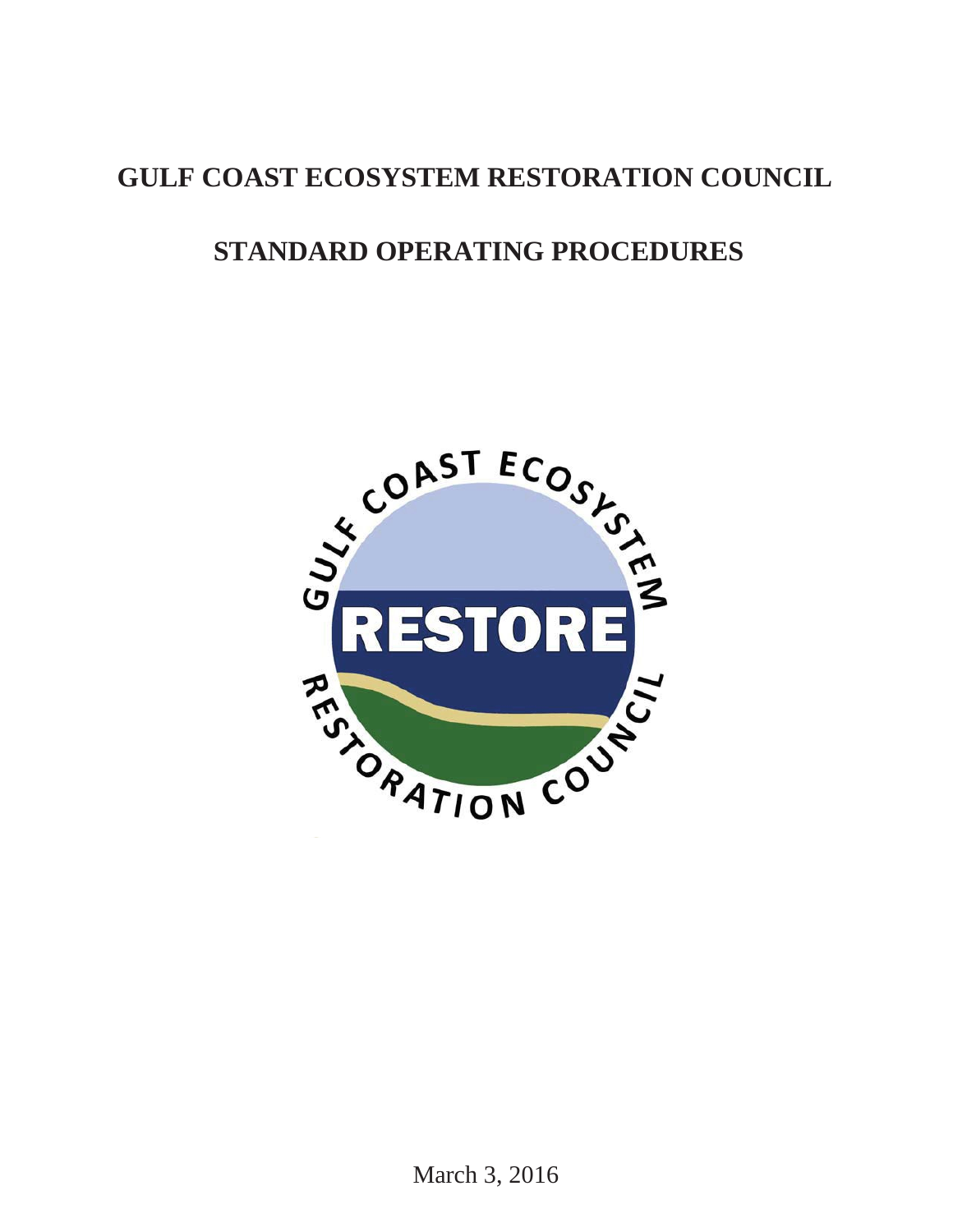# **GULF COAST ECOSYSTEM RESTORATION COUNCIL STANDARD OPERATING PROCEDURES TABLE OF CONTENTS**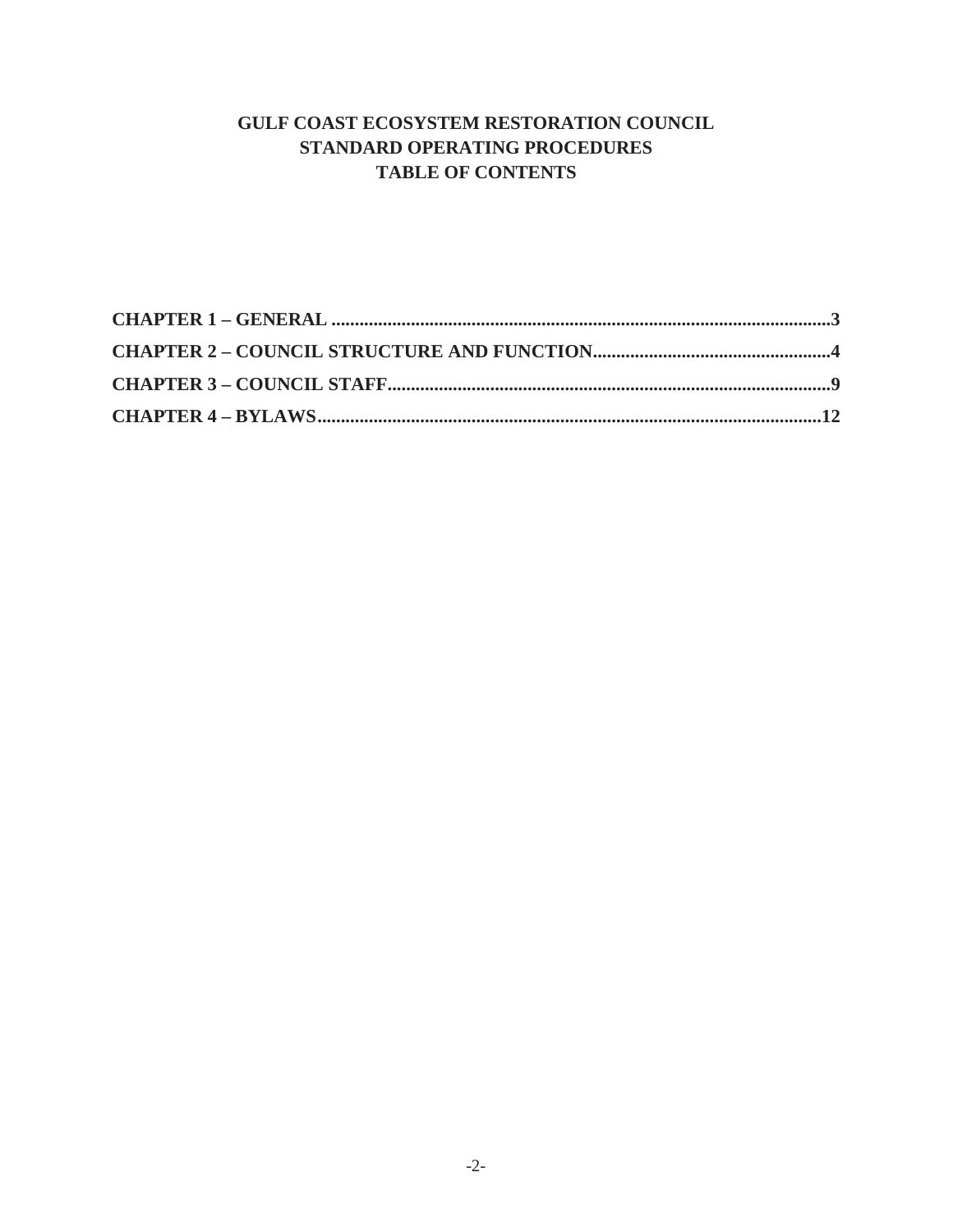#### **CHAPTER 1 - GENERAL**

<span id="page-2-0"></span>**Section 1.1 – Purpose.** The Gulf Coast Ecosystem Restoration Council ("the Council") establishes these standard operating procedures as current, internal Council policy. Under the Resources and Ecosystems Sustainability, Tourist Opportunities, and Revived Economies of the Gulf Coast States Act of 2012 ("the Act"), the Council is responsible for allocating funding from the Gulf Coast Restoration Trust Fund to undertake projects and programs to restore and protect the natural resources, ecosystems, fisheries, marine and wildlife habitats, beaches, coastal wetlands and economy of the Gulf Coast region.

**Section 1.2 – Reserved Powers.** The Council may amend, suspend, waive, or revoke these procedures. A quorum constituting a majority of both Federal and State Council members must be present for any decision involving amendment, suspension, revocation, or waiver of these procedures. The Council will strive to reach general concurrence (meaning the lack of an express objection from a Council member) before amending, suspending, revoking, or waiving these procedures. If general concurrence cannot be reached, the affirmative vote of the Chairperson and at least three State members is required to amend, suspend, revoke, or waive these procedures. Any delegation of Council authority not specifically contained in these procedures must be in writing and approved by the Council.

**Section 1.3 – General Guidelines Authorization.** In accordance with specific authorizations and delegations made elsewhere in these procedures, the Council may approve or amend any regulations and/or guidelines implementing Council policy as necessary for the effective administration of the Council and its programs.

**Section 1.4 – Limitation.** These procedures set out internal operating policies and processes for the Council. They are not intended to, and do not, create any right or benefit, substantive or procedural, enforceable at law or in equity by any party against the United States or a member State, or the departments, agencies, entities, officers, employees, or agents thereof, or any other person.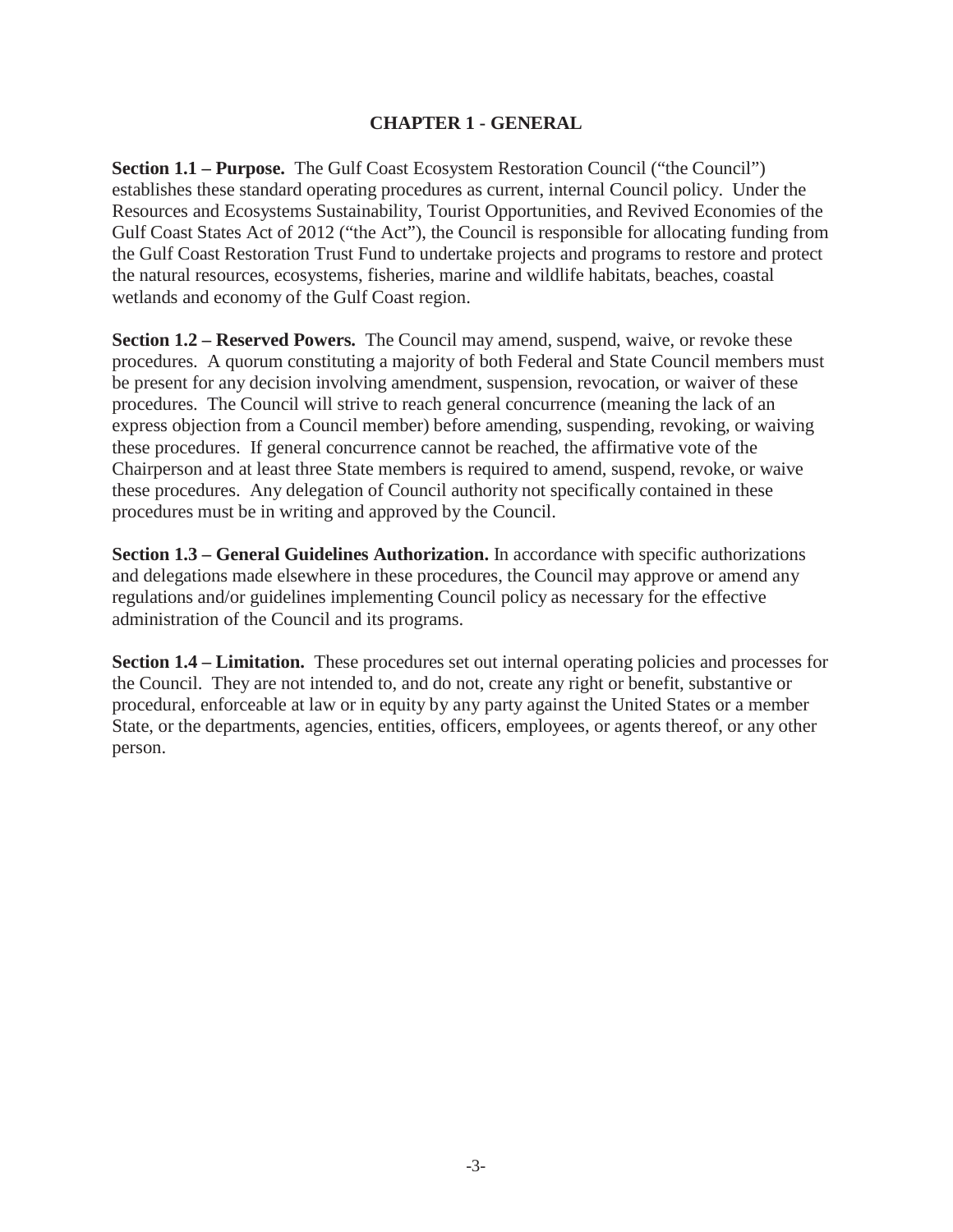#### **CHAPTER 2 – COUNCIL STRUCTURE AND FUNCTION**

<span id="page-3-0"></span>**Section 2.1 – Composition of Council.** In accordance with the Act, the Council shall consist of the Secretary of the Army, the Secretary of Commerce, the Secretary of the Interior, the Secretary of Agriculture, the head of the Department in which the Coast Guard is operating, the Administrator of the Environmental Protection Agency, the Governor of the State of Alabama, the Governor of the State of Florida, the Governor of the State of Louisiana, the Governor of the State of Mississippi, and the Governor of the State of Texas. Any reference to "Secretary" or "Secretaries" in these procedures includes the Administrator of the Environmental Protection Agency unless otherwise indicated.

- **a. State Alternates.** A Governor appointed to the Council by the President may designate an alternate to represent the Governor on the Council and perform the functions of a Council member. A State Alternate may act as the State member for purposes of these procedures.
- **b. Federal Designees.** A Federal member may designate an alternate at the level of the Assistant Secretary or the equivalent to represent the Department or agency on the Council and perform the functions of a Council member. A Federal Designee may act as the Federal member for purposes of these procedures.

#### **c. Designation Procedures.**

- 1. Each Governor or Secretary who chooses to designate an alternate shall file with the Executive Director the name of the person appointed by him/her as his/her alternate or designee. Any reference to a "Council member" or "member" in these procedures includes designated alternates. Any reference to the "Chairperson" includes the Chairperson's designated alternate.
- 2. In the event of any change in alternate or designee, the Governor or Secretary making the change shall furnish written notice of the change to the Executive Director.
- 3. Notice of designation and changes in designation will take effect upon filing notice with the Executive Director, unless the terms of the notice dictate otherwise.

**Section 2.2 – General Powers and Duties.** The functions, responsibilities, and duties of the Council are described in the Act. The Act authorizes the Council to take a number of specific actions and, in general, to take such other actions and incur such expenses as may be necessary or appropriate to carry out its duties. The functions, responsibilities, and duties of the Council include:

**a.** Expending funds made available from the Gulf Coast Restoration Trust Fund to undertake projects and programs, using the best available science, that would restore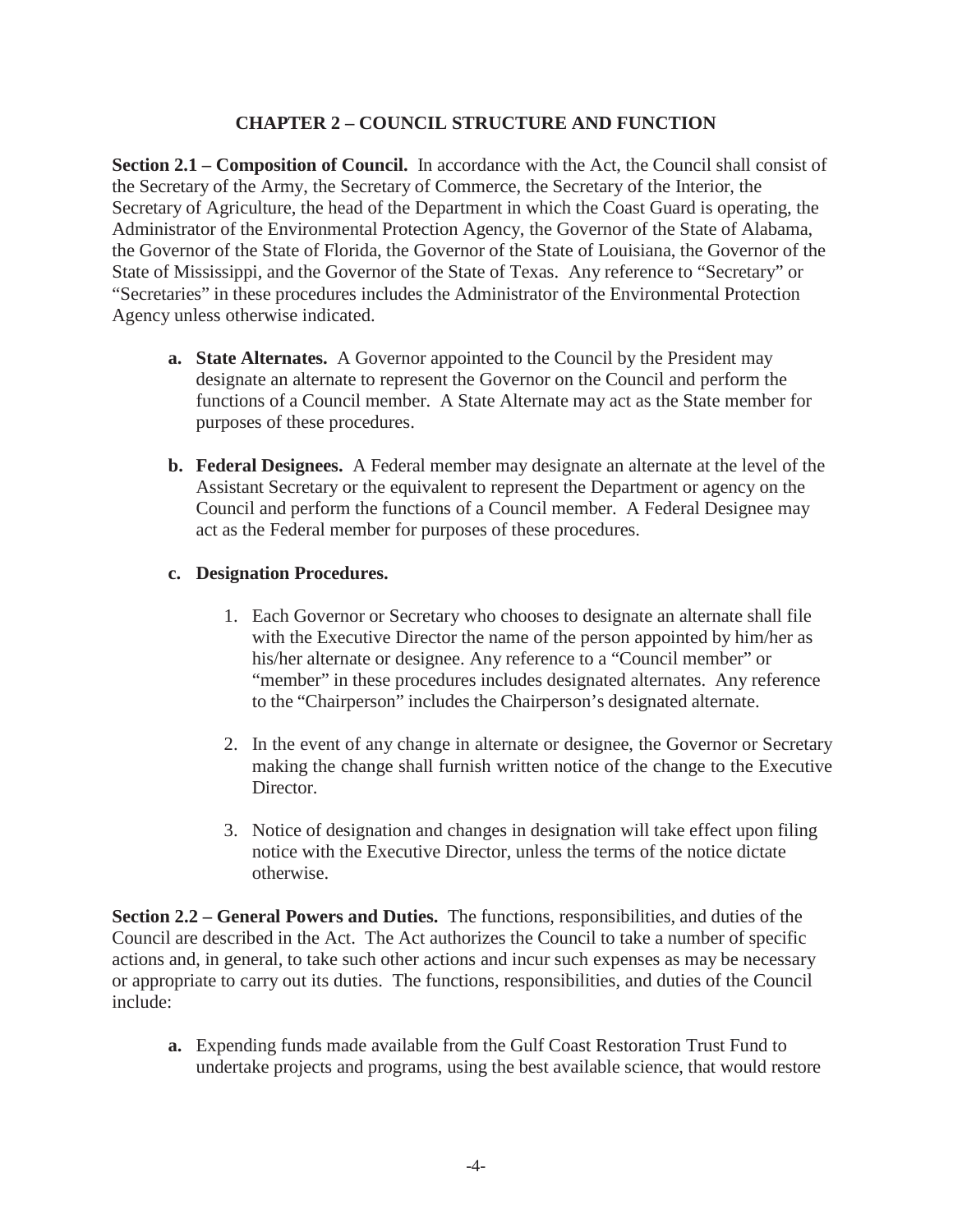and protect the natural resources, ecosystems, fisheries, marine and wildlife habitats, beaches, coastal wetlands, and economy of the Gulf Coast region;

- **b.** Developing a Comprehensive Plan, and future revisions thereto, at least every five years;
- **c.** Identifying projects that were authorized prior to the enactment of the Act but not yet commenced, and that, if implemented quickly, would restore and protect the natural resources, ecosystems, fisheries, marine and wildlife habitats, beaches, barrier islands, dunes, and coastal wetlands of the Gulf Coast region;
- **d.** Establishing one or more advisory committees as may be necessary to assist the Council;
- **e.** Collecting and considering scientific and other research associated with restoration of the Gulf Coast ecosystem, including research, observation, and monitoring carried out pursuant to sections 1604 and 1605 of the Act;
- **f.** Developing standard terms and provisions to include in contracts for projects and programs awarded pursuant to the Comprehensive Plan that provide a preference to individuals and companies that reside in, are headquartered in, or are principally engaged in business in a Gulf Coast State;
- **g.** Preparing an integrated financial plan and recommendations for coordinated budget requests for the amounts proposed to be expended by Federal agencies represented on the Council for projects and programs in the Gulf Coast States;
- **h.** Preparing and submitting to the Congress an annual report that summarizes the policies, strategies, plans and activities for addressing the restoration and protection of the Gulf Coast region, including any information that is required to be reported by the Act. The Council shall submit such report no later than July 1 of each year;
- **i.** Establishing an Oil Spill Restoration Impact Allocation formula by regulation that is based on a weighted average of criteria in 33 U.S.C. §  $1321(t)(3)(A)(ii)$  and is used to disburse 30 percent of the total amount made available from the Gulf Coast Restoration Trust Fund in accordance with approved State Expenditure Plans; and
- **j.** Approving or disapproving, within 60 days of receipt, any State Expenditure Plan submitted to the Council in accordance with the Act that provides for expenditures of funds available to the Gulf Coast States pursuant to the Oil Spill Restoration Impact Allocation formula for projects, programs, and activities that will improve the ecosystems or economy of the Gulf Coast region and meets the criteria set forth in 33 U.S.C. § 1321(t)(3)(B).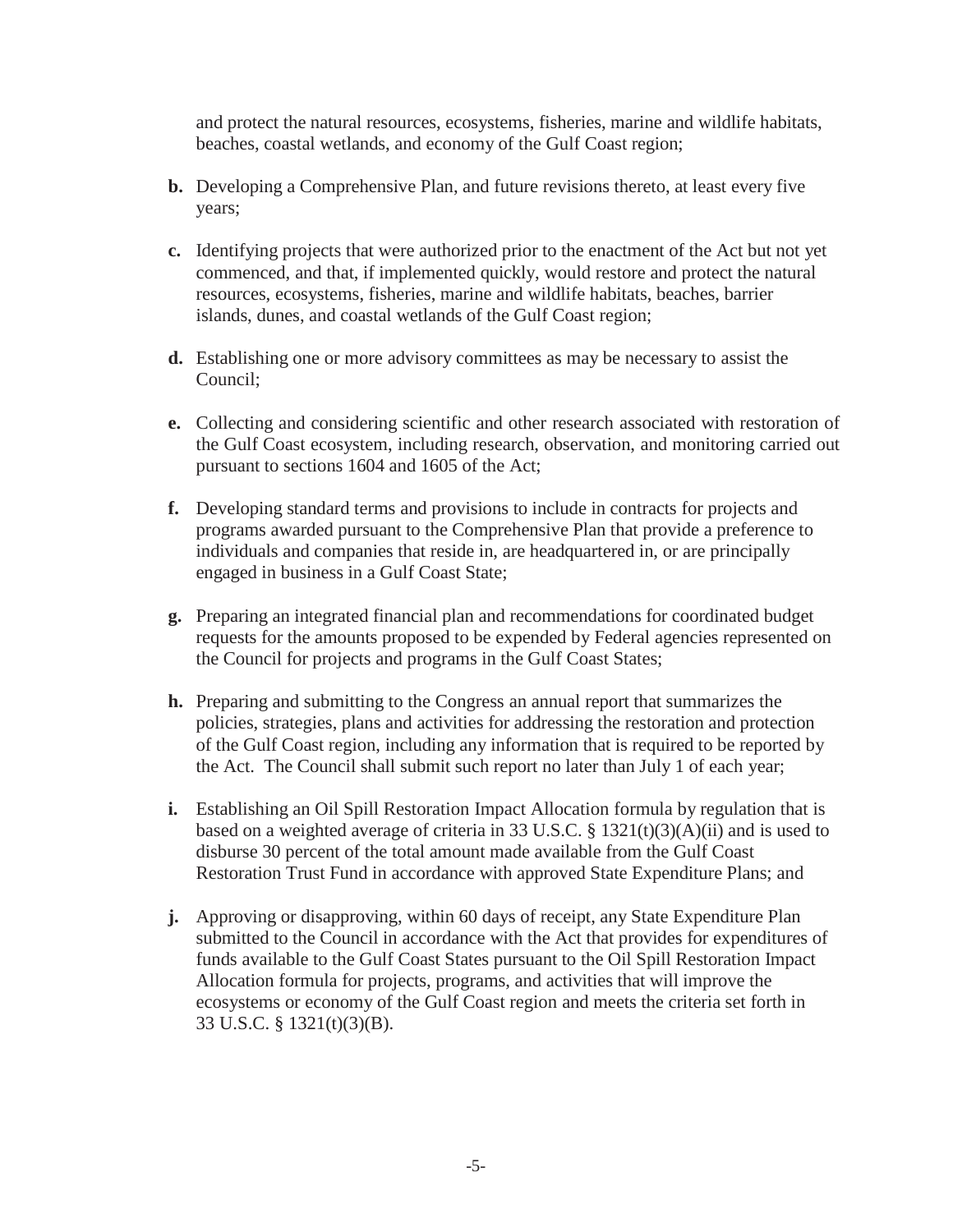#### **Section 2.3 – Chairperson.**

**Section 2.3.1 – Selection and Term.** In accordance with the Act, the State members shall select one Federal member to serve as Chairperson of the Council and recommend this selection to the President. There is no term limit on the position of Chairperson. On an annual basis, the State members will conduct a review of the Chairperson. In so doing, the Steering Committee State Co-chair will seek input from other Council members. Any State member may move to nominate a new Chairperson at a Council meeting. A quorum consisting of at least three State members must be present to vote on the motion. An affirmative vote of at least three State members is required to nominate a new Chairperson and send the recommendation to the President.

**Section 2.3.2 – Duties of the Chairperson.** Other than those powers specifically reserved to the Chairperson by the Act, the Council delegates the following duties to the Chairperson to act on its behalf. The Chairperson may, in turn, delegate, as appropriate, such duties in writing:

- **a.** Seek to resolve internal issues or disputes reported to it by any member or the Executive Director;
- **b.** Working in consultation with the Council, serve as the responsible Federal official for the appointment of the Executive Director. This duty may be delegated consistent with Federal law;
- **c.** Evaluate the performance of the Executive Director. In so doing, the Chairperson will seek input from other Council members and the Steering Committee. This duty may be delegated consistent with Federal law;
- **d.** Serve as the presiding officer at Council meetings and rule on questions of order, subject to appeal to the Council;
- **e.** Lead the Council in its deliberations and the exercise of its duties;
- **f.** In conjunction with the Council and/or Steering Committee, provide administrative oversight of the Executive Director;
- **g.** Serve as a spokesperson for the Council; and
- **h.** Take such other actions and perform other functions as the Council may deem appropriate.

### **Section 2.4 – Committees and Working Groups.**

**Section 2.4.1 – Establishment.** The Council from time to time may establish standing committees, ad hoc committees, or working groups consisting of such members as the Council deems advisable to assist it in carrying out its functions. The Council shall make available appropriate professional and supporting personnel, if necessary, to assist committees or working groups in performing their duties.

#### **Section 2.4.2 – Steering Committee.**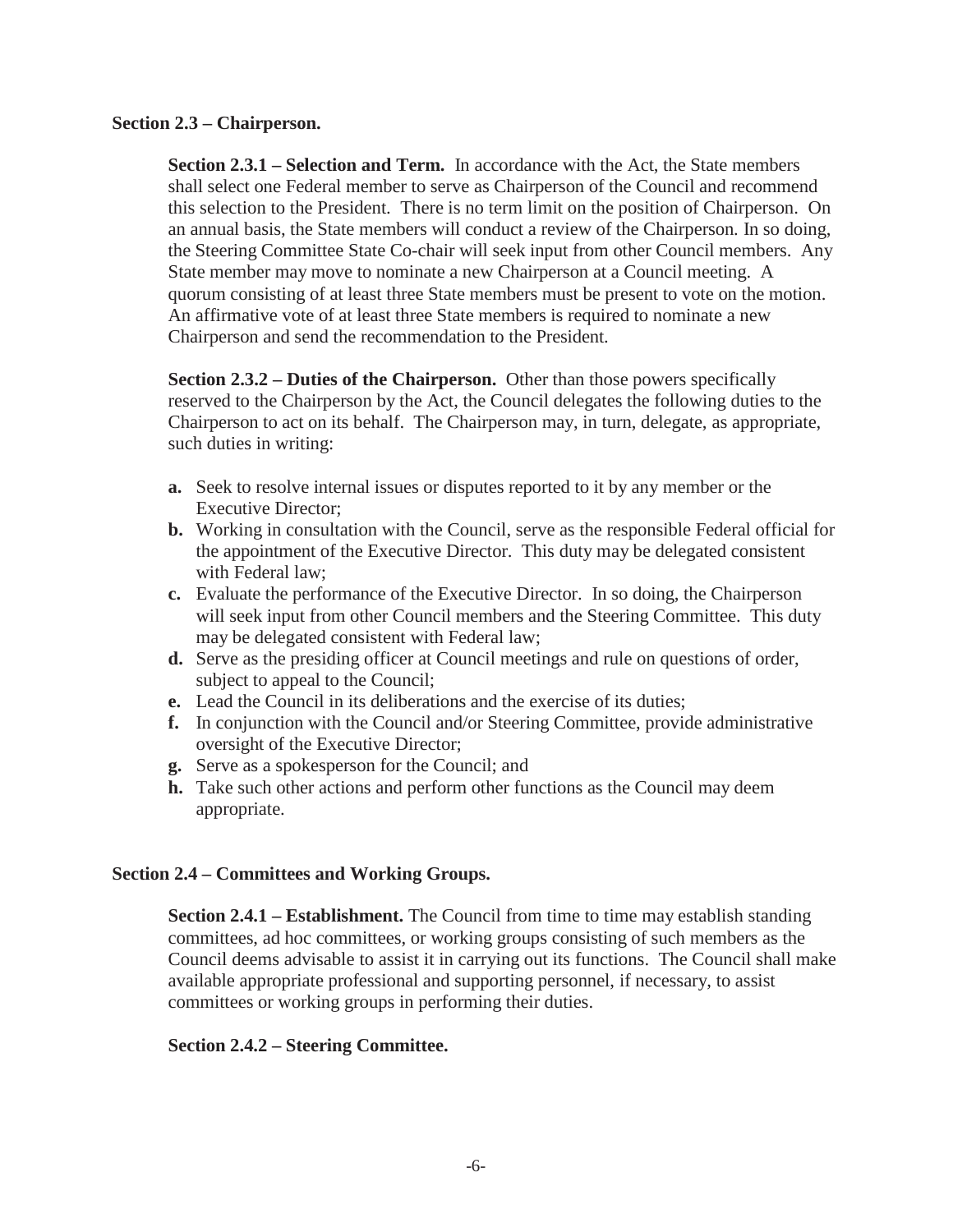**a. Establishment.** The Council hereby establishes a Steering Committee composed of at least one representative from each Council member.

**b. Members.** Council members may choose to serve on the Steering Committee themselves, or designate one representative to serve on the Steering Committee. Each Council member shall designate in writing to the Executive Director a primary representative and alternates to the Steering Committee. In the event of any change, the Governor or Secretary shall furnish written notice thereof to the Executive Director and such notice shall take effect upon or after such filing in accordance with its terms.

**c. Steering Committee Co-chairs.** The Steering Committee shall be co-chaired by the Chairperson (or the Chairperson's representative) and a State member (or the State member's representative). The State-member Co-chair will rotate on an annual basis among the State members beginning January 1, 2015, as follows: Alabama, Mississippi, Florida, Louisiana, and Texas.

**d. Functions.** The general authority and responsibilities of the Steering Committee are:

- **1.** Establish committees or working groups to carry out the work of the Council;
- **2.** Draft and revise plans, reports, and rules required by the Act and present such drafts to the Council for approval;
- **3.** Provide general program and policy advice to the Council and/or direction to the Executive Director;
- **4.** Provide oversight of program implementation and administration to ensure conformance with applicable laws, regulations, and Council policies and work products, including the Comprehensive Plan;
- **5.** Interpret Council policies;
- **6.** Provide input to the Chairperson on the performance of the Executive Director and provide input on the performance of Council staff to Executive Director;
- **7.** Promptly review and, as appropriate, approve requests from the Executive Director to spend or commit to an expenditure, including expenditures related to obtaining the services of experts or consultants necessary to assist the Council, of more than \$100,000; and
- **8.** Take such other actions and perform other functions as the Council may delegate.
- **e. Limitations.** Any re-delegation of authority by the Steering Committee must be in writing and approved by the Council.

**Section 2.4.3 – Compensation and Human Resource Committee.** The Council shall appoint a Compensation and Human Resources Committee including no fewer than three members of the Council and the Executive Director, except that the Executive Director will not participate in Committee discussions or deliberations regarding annual salary for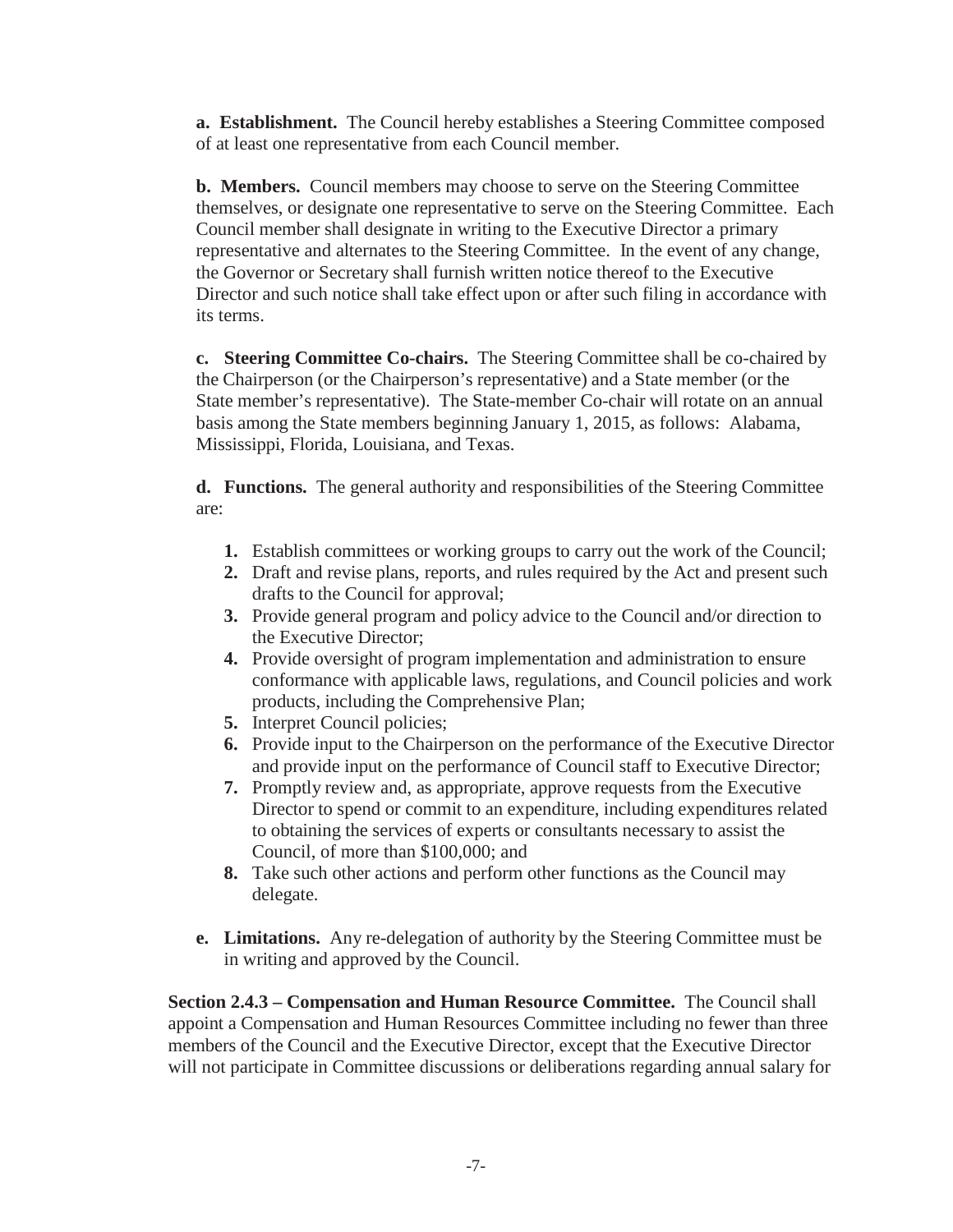the Executive Director position. The Compensation and Human Resources Committee will:

- **a.** Review and revise for Council approval, as necessary, a staffing plan for Council staff, including an organizational chart and designation of certain positions as senior staff positions, including any Senior Executive Service position(s) and the General Counsel;
- **b.** Review applicants for and make recommendations to the Council regarding appointment (or removal) of personnel for senior staff positions;
- **c.** Assist the Council in establishing and reviewing the Council's compensation policies and procedures to ensure that they are fair and equitable to employees and to provide appropriate stewardship of Council human and financial resources; and
- **d.** Determine reasonable annual salary for the Executive Director and other senior staff positions and make recommendations to the Council.

**Section 2.4.4 – Audit Committee.** The Council shall appoint an Audit Committee including no fewer than three members of the Council, the Executive Director and the Chief Financial Officer. The Audit Committee will:

- **a.** Ensure that the Council's internal control program achieves the objectives of Sections 2 and 4 of the Federal Managers' Financial Integrity Act (FMFIA) and OMB Circular A-123 *Management's Responsibility for Internal Control*;
- **b.** Ensure the Council's operations comply with approved programs and policies;
- **c.** Provide oversight of the Council's response to audit findings and recommendations;
- **d.** Provide a direct channel of communication between the Council and the Council's independent auditors; and
- **e.** Report its findings directly to the Council at appropriate intervals but not less frequently than annually.

### **Section 2.4.5 – Standing Working Groups.**

**a. Establishment.** The Steering Committee is authorized to establish working groups as needed for the purpose of researching and considering specific topic areas and presenting recommendations. Council staff will support each working group.

**b. Members.** Each Council member may designate one or more representatives to each working group. The Steering Committee, in its discretion, may allow the Department of Justice and Department of Treasury to participate in any working group.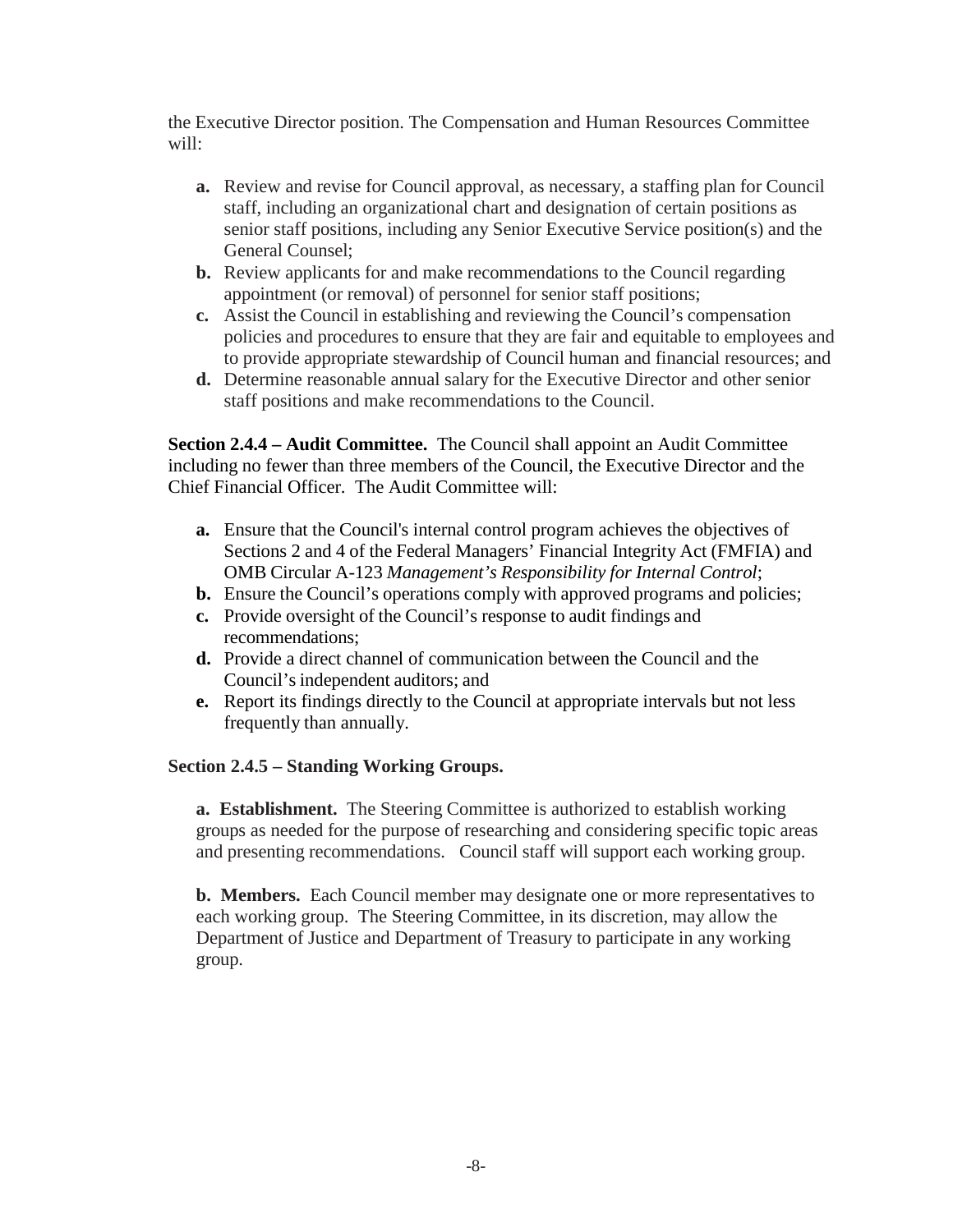### **CHAPTER 3 – COUNCIL STAFF**

<span id="page-8-0"></span>**Section 3.1 – General Staffing.** Decisions to staff positions and functions will be consistent with a staffing plan approved by the Council pursuant to Section 2.4.3.a. After adoption of these procedures, an individual appointed to the position of Executive Director shall not be a political appointment.

**Section 3.2 – Executive Director.** The Council staff shall have an Executive Director who shall be responsible for carrying out the administrative and fiscal functions of the Council, management of all Council staff and staff operations, and such other duties as the Council may assign and/or delegate. The Council Chairperson, working in collaboration with the Council, will be the responsible Federal official for the appointment and performance evaluation of the Executive Director.

#### **Section 3.2.1 – Appointment.**

- **a.** With the occurrence of a vacancy in the position of Executive Director, the Council shall, by formal notice, declare the vacancy and establish a deadline for submission of applications for the position via established Federal hiring processes.
- **b.** The Council shall appoint a Nominating Committee, consisting of a representative of the Chairperson, and at least two other members or their representatives.
- **c.** The Nominating Committee, using procedures it determines to be appropriate, shall from among qualified individuals nominate as many applicants as it deems best qualified for the position and shall submit such nominations in a report to the Council.
- **d.** The Chairperson, after consultation with Council, shall appoint and employ an Executive Director from the nominations submitted to it by the Nominating Committee provided that the selected individual meets Federal requirements for occupying a career Senior Executive Service position.
- **e.** Nothing herein shall preclude the Council from appointing an Executive Director in an acting or temporary capacity.

**Section 3.2.2 – Removal.** The removal of an Executive Director will be carried out by the Chairperson or appropriate delegate(s), in consultation with the Council, consistent with Federal employment rules and regulations.

**Section 3.2.3 – Functions and Duties.** The Executive Director, under the general direction of and subject to policies and procedures prescribed and approved by the Council, is responsible for the administrative and fiscal operations of the Council and its staff. To carry out these responsibilities, the Council authorizes the Executive Director, subject to the limitations on authority in Section 3.2.4, to:

**a.** Establish procedures for efficient administration of the Council staff, including development, promulgation, execution and oversight of staff-related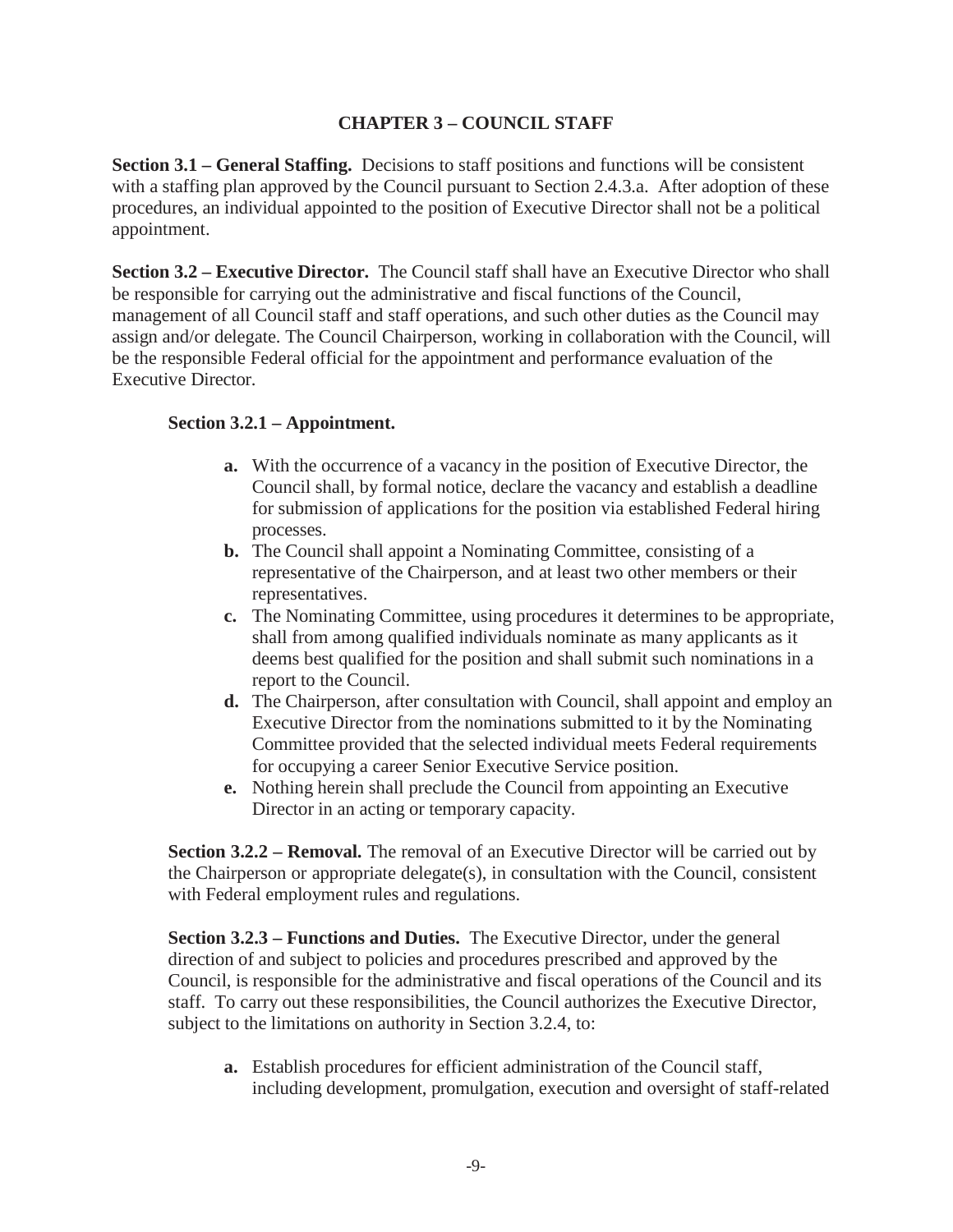policies, internal controls, and program responsibilities for the successful execution of Council duties;

- **b.** Evaluate the performance of Council staff;
- **c.** Consult with the Steering Committee regarding performance evaluations of senior Council staff, as designated in a staffing plan approved pursuant to Section 2.4.3.a;
- **d.** Exercise responsibility for assigning and modifying day-to-day tasks and duties to Council staff;
- **e.** Plan, organize, direct, coordinate, and manage Council staff operations to accomplish the goals and objectives of the Act;
- **f.** Serve as a spokesperson on Council matters with external stakeholders, as appropriate;
- **g.** Manage Council funds in accordance with the principles and requirements set forth in these procedures;
- **h.** Through a warranted contracting officer, facilitate the negotiation, execution, and administration of contracts and leases for the administration of Council actions;
- **i.** Negotiate, execute, and administer interagency or intergovernmental agreements for the administration of Council actions;
- **j.** Negotiate, execute, and administer interagency agreements or grants to transfer funds pursuant to an approved Funded Priorities List, State Expenditure Plan, or Planning State Expenditure Plan;
- **k.** Provide regular and timely reports to the Council and the Steering Committee on activities of the Council committees and staff;
- **l.** Prior to transmission to the Executive Office of the President, Congress, or the public, prepare draft reports on Council activities for Steering Committee review, and recommendation for approval to the Council;
- **m.** Obtain the services of experts or consultants whether individuals or organizations, for the purpose of providing expert advice, technical or research assistance, or other necessary assistance for the Council;
- **n.** Provide notice to the public of any Council meeting that is open to the public and, as appropriate, other Council actions, including maintaining compliance with transparency requirements for Significant Actions (see Section 4.3);
- **o.** Prepare agenda and meeting materials for Council and Steering Committee meetings as described in Sections 4.1.2 and 4.4.3.a;
- **p.** Serve as the conduit for the submission of staff papers and materials to the Council;
- **q.** Support internal administration of the Council, including upon request of a Council member, develop written issue papers for deliberation and decision by the Council;
- **r.** Record and maintain minutes for all Council proceedings;
- **s.** Carry out the balloting process as described in Section 4.1.7;
- **t.** Maintain an official list of Council members and alternates or designees, members of the Steering Committee, and members of all other committees and working groups;
- **u.** Oversee and maintain the official repository of Council documents;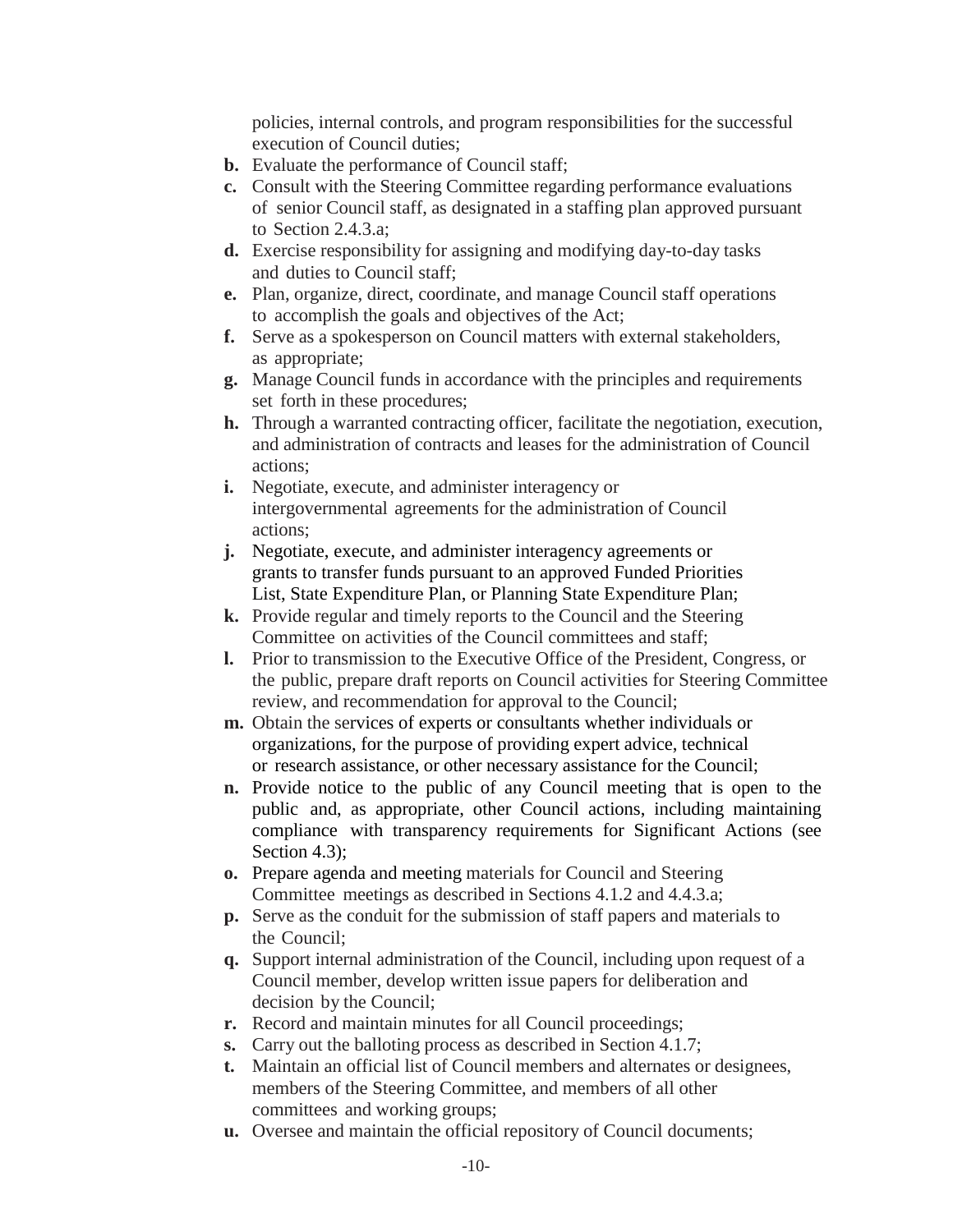- **v.** Ensure prompt response to correspondence directed to the Council;
- **w.** Maintain records of Steering Committee actions and decisions;
- **x.** Publish the initial Comprehensive Plan and all future revisions in the Federal Register;
- **y.** Administer the Council's environmental compliance program and, upon approval by the Council, adopt and/or execute environmental compliance decision documents on behalf of the Council. The Executive Director may not delegate this authority to another staff member unless written approval is received from the Council;
- **z.** Maintain the required audit tracking system and respond to audit requests in a timely manner; and
- **aa.** Perform such other functions vested in the Council by the Act as may be delegated or assigned to him/her in writing by the Council or the Steering Committee.

**Section 3.2.4 – Direction to the Executive Director.** Direction to the Executive Director will come from the Council or the Steering Committee, through its Cochairs, acting on behalf of the Council.

**Section 3.2.5 – Limitations on Authority.** The following limitations apply to the authority delegated to the Executive Director in these procedures:

- **a.** All actions and expenditures must be in accordance with the staffing plan and annual budget, as approved by the Council;
- **b.** The Executive Director must obtain written approval from the Steering Committee before spending or committing to an expenditure of more than \$100,000, including expenditures related to obtaining the services of experts or consultants necessary to assist the Council. The Steering Committee will promptly review and, as appropriate, approve such requests; and
- **c.** The Council may choose to limit specific duties or revoke a delegation of authority to the Executive Director when appropriate or necessary.

**Section 3.2.6 – Delegation to Staff.** The Executive Director may re-delegate or assign any and all duties listed above, in whole or in part, to Council staff, unless otherwise specified in these procedures. Any re-delegation or assignment is subject to the limitations in Section 3.2.4, above.

**Section 3.3 – Other Staff.** The Executive Director is authorized to appoint, employ, manage, and remove other Council staff in accordance with these procedures and a staffing plan and budget approved by the Council.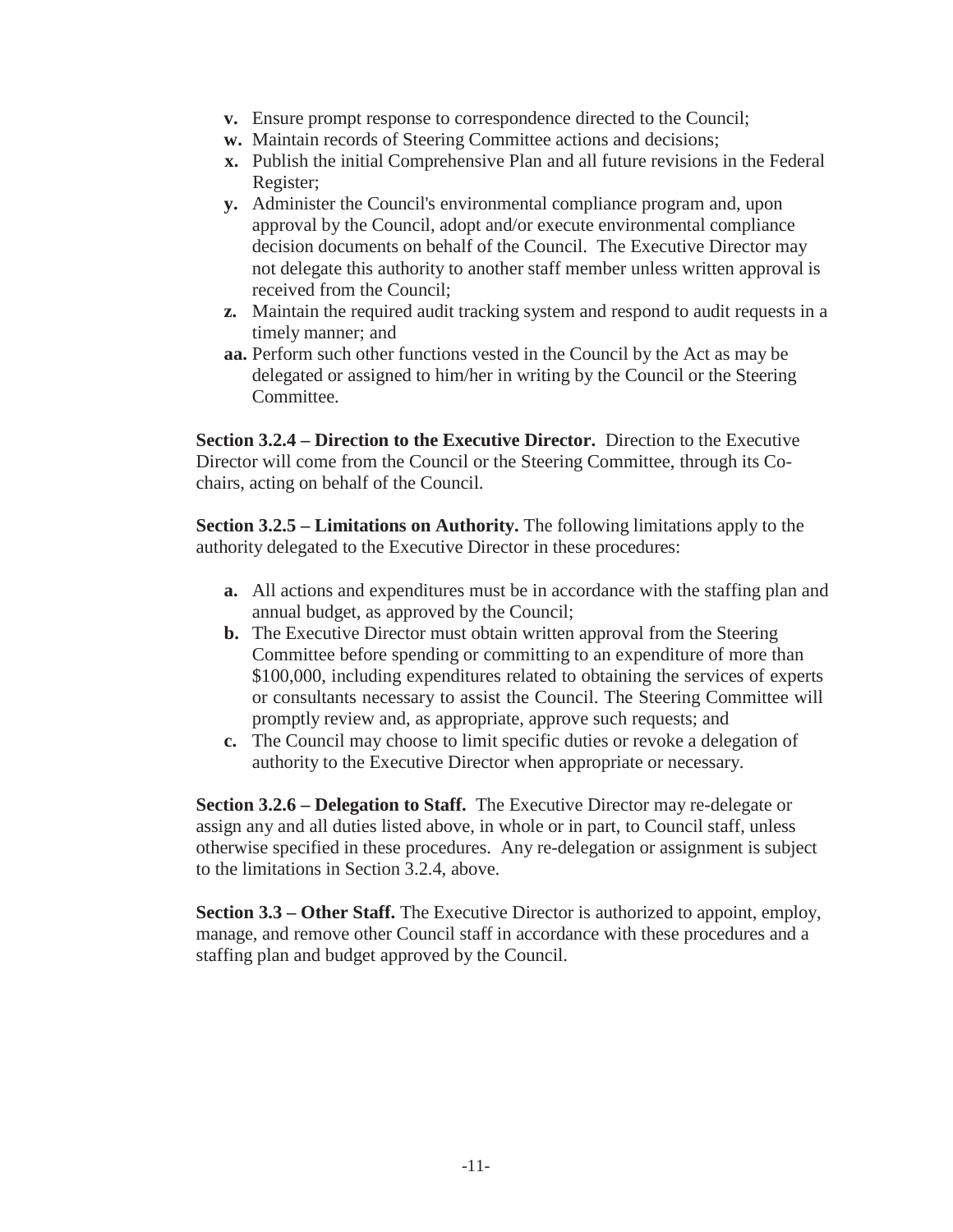#### **CHAPTER 4 – BYLAWS**

#### <span id="page-11-0"></span>**Section 4.1 – Council Meetings.**

**Section 4.1.1 – Location and Frequency of Council Meetings.** The Council will meet at the call of the Chairperson or a majority of the members, in person or by electronic or telephonic means, not less than once per year. In addition, the Council shall meet within sixty (60) days of receiving a State Expenditure Plan for review and approval. The Executive Director, in coordination with Steering Committee, shall arrange the time and location for each Council Meeting.

**Section 4.1.2 – Agenda and Meeting Documents.** The Executive Director shall prepare a proposed agenda for each meeting after consultation with the Steering Committee and the Steering Committee Co-chairs. The agenda shall include any item requested by a Council member. The agenda (and associated materials if requested) will be submitted to the Steering Committee Co-chairs for review and approval prior to distribution. The Executive Director shall transmit time and location information, the agenda, minutes from the previous meeting, and background materials concerning agenda items to all Council members and alternates at least seven (7) calendar days before each meeting. Items not appearing on the agenda may be considered by an amendment to the agenda with the general concurrence (meaning the lack of an express objection from a Council member) of all of the members.

- **a.** So that members may be fully informed before discussing or voting on items at a Council meeting, whenever possible, agenda items should be vetted by the Steering Committee before the Council meeting and should identify either the Steering Committee's recommendation for action or the specific points of disagreement among members' representatives.
- **b.** The Executive Director shall make Council meeting agendas available to the public on the Council website.

**Section 4.1.3 – Order of Business.** Unless otherwise provided by the Council, the order of business at each Council meeting shall be as follows:

- **a.** Roll call
- **b.** Review and approval of minutes of previous meetings
- **c.** Old business
- **d.** New business
- **e.** Adjournment

**Section 4.1.4 – Rules of Proceedings.** Except as otherwise specifically provided herein, the proceedings of the Council shall be governed by Robert's Rules of Order. The presiding member at any meeting may move, second, and debate from the chair, and he or she shall not be deprived of any right to vote or of any other right, power, or duty of a Council member by virtue of occupying the chair.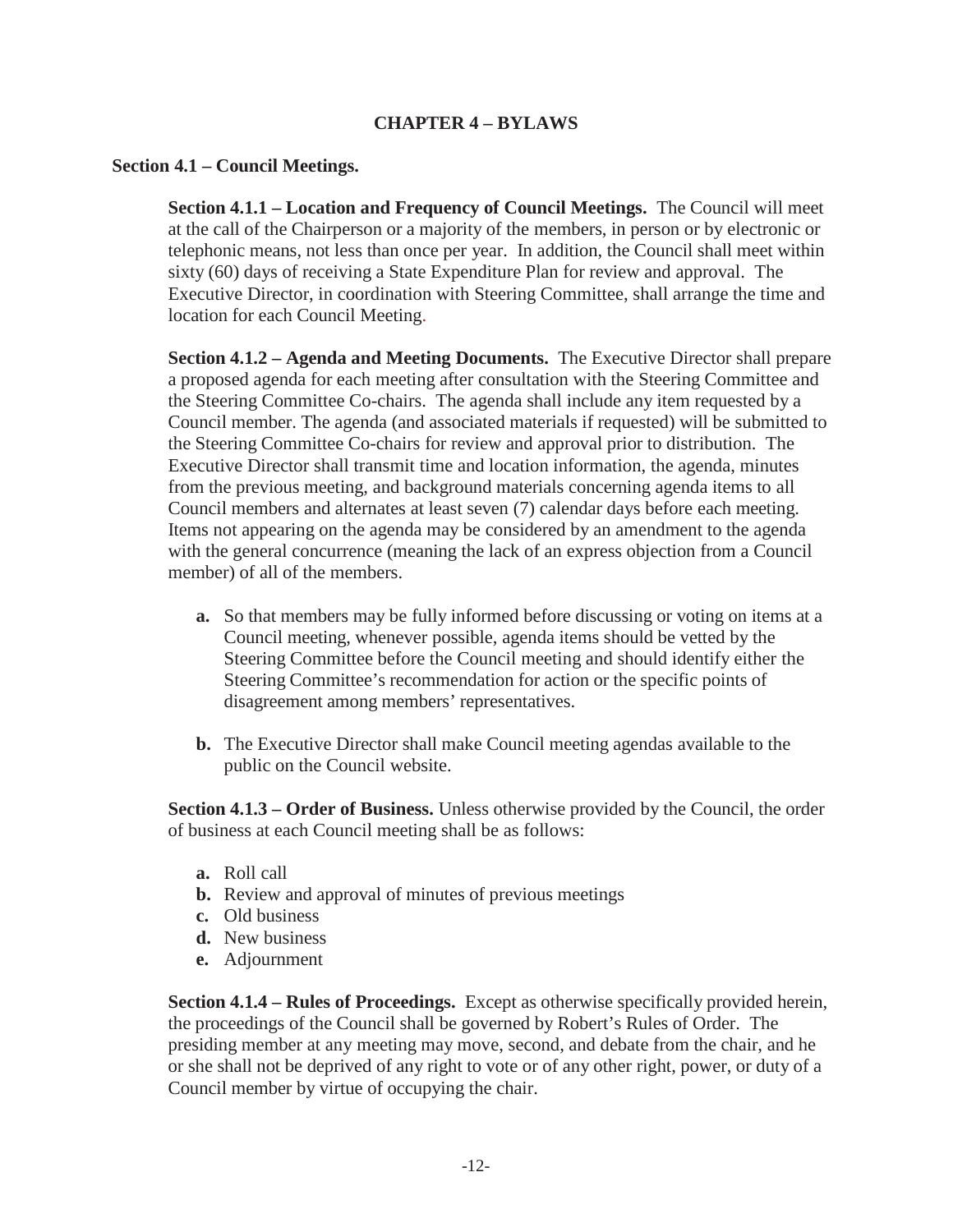**Section 4.1.5 – Remote Participation.** Individual members of the Council may participate in Council meetings by any means of electronic or telephonic communication through which all members and other participants may simultaneously communicate with one another during the meeting. Members who participate in a meeting by such means shall be considered present for all purposes, including the presence of a quorum.

**Section 4.1.6 – Recording Votes by the Council.** The vote upon every motion or action at a meeting of the Council shall be entered in the minutes. The usual procedure will be to record the consensus of a majority of the States and the Chairperson. Any voting member may call for a recorded roll call on any vote.

**Section 4.1.7 – Action without a Meeting.** When requested by a Council member, any action, other than a Significant Action (see Section 4.3.1) or the recommendation regarding the designation of a Chairperson, that may be taken at a meeting of the Council, may be taken without a meeting if all members agree to vote by written ballot. The Executive Director will distribute the ballot to all members. The ballot shall set forth the proposed action(s) and provide an opportunity to specify approval or disapproval of each proposed action, a place for the member's signature, and a reasonable time within which to return the ballot to the Executive Director. The affirmative vote of three States and the Chairperson to any action in a written ballot is required to approve the underlying action. The Council members' approval or disapproval of any action by this method shall have the same force and effect as a vote by the Council member at a formal meeting of the Council.

**Section 4.1.8 – Minutes.** The Executive Director shall prepare and distribute to the Council members the minutes of each meeting as soon as practicable after the meeting. Minutes that are circulated before the meeting may be approved without reading at the meeting. Any member may require reading of minutes that are not distributed before the meeting.

### **Section 4.2** –**Council Decision-Making – General.**

**Section 4.2.1 – Commitment to Collaboration and General Concurrence.** The Council is committed to collaboration and general concurrence in its decision-making and will strive to reach general concurrence among members as to actions it takes. As used in Section 4.2, "general concurrence" means the absence of an express objection from a Council member.

**Section 4.2.2 – Decision-Making.** In the event that general concurrence cannot be reached on a particular action, any voting Council member may call for a vote on that matter. Except as set forth in Section 4.3.4, a proposed action shall require the affirmative vote of the Chairperson and three State members to be effective.

**Section 4.2.3 – Delegation.** The Council may delegate any action other than a Significant Action to the Steering Committee or Executive Director as it determines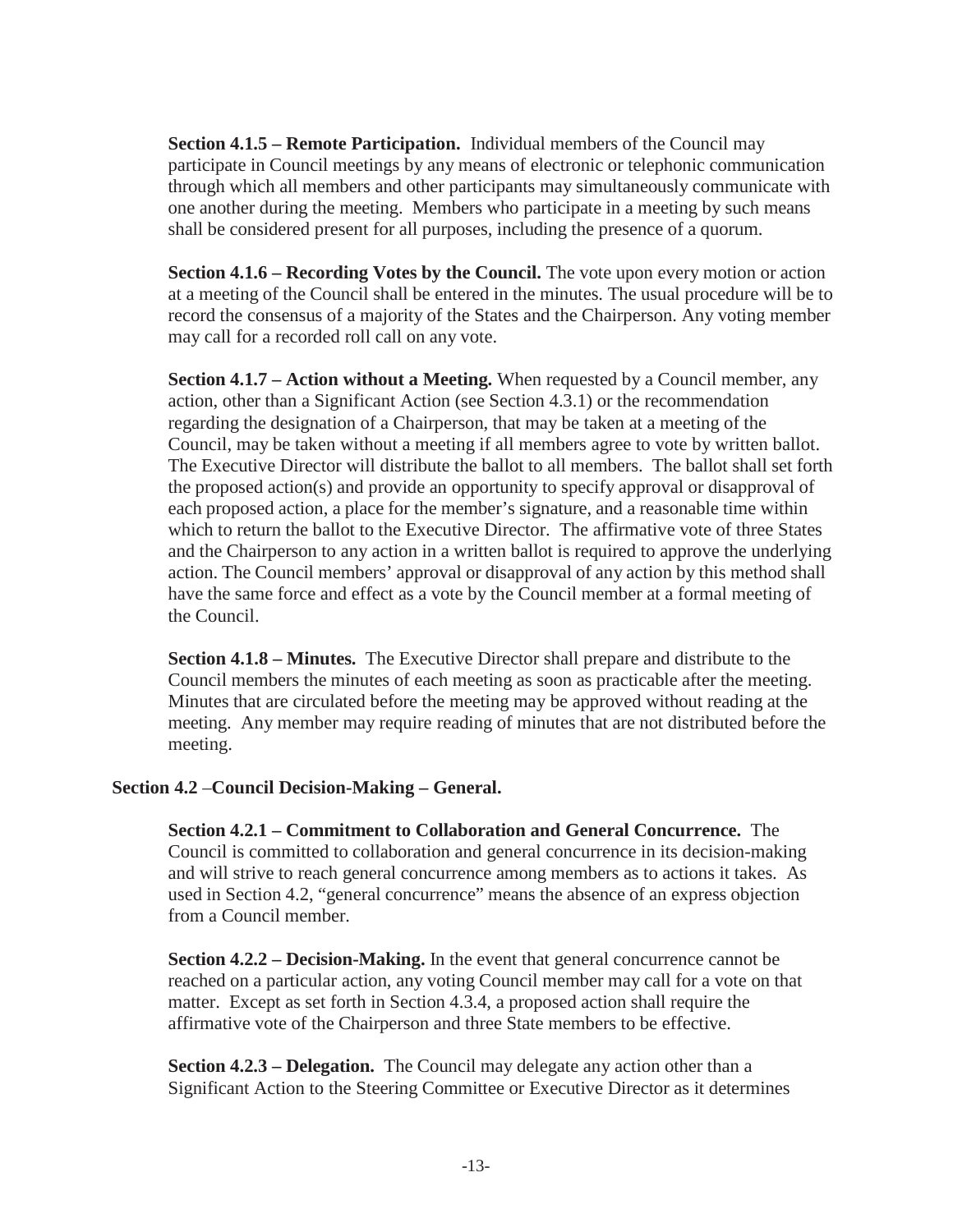necessary or expedient. Any such delegation shall be in writing and shall clearly set forth the scope and/or limitations of the delegation.

**Section 4.2.4 – Quorum.** Except as provided in Section 4.1.7, three State members and the Chairperson shall be present for any Council vote.

**Section 4.2.5 – Proxy.** A Council member may designate a substitute to participate in a Council meeting for all purposes. A person designated to substitute for the member at the Council meeting shall present the Council with credentials of authority by letter, or other form of appointment acceptable to the Council, stating the scope or limitations of the individual's voting authority.

**Section 4.2.6 – Effective Date.** Unless otherwise specified by the Council, all Council actions shall take effect when adopted and remain in effect until superseded.

## **Section 4.3 – Council Decision-Making – Significant Actions.**

**Section 4.3.1 – Significant Actions.** These actions are reserved to the Council; nothing in these procedures is intended to delegate, or may be deemed to delegate, the following actions to any other person or entity. The following Council actions are Significant Actions:

- **a.** Approval of the Comprehensive Plan and revisions and updates thereto;
- **b.** Approval of State Expenditure Plans and revisions and updates thereto;
- **c.** Approval of reports to Congress required by the Act;
- **d.** Approval of transfers pursuant to 33 U.S.C.  $\S$  1321(t)(2)(E)(ii)(II);
- **e.** Approval and revision of the Council regulation establishing the formula required under 33 U.S.C.  $\S$  1321(t)(3); and
- **f.** Other Significant Actions as determined by the Council according to these procedures.

**Section 4.3.2** – **Determination of Other Significant Actions.** A Council member may move to designate a Council action other than those specified in Section 4.3.1 as a Significant Action at a meeting or through the process delineated in Section 4.1.7. An affirmative vote of the Chairperson and three State members at a Council meeting is required to designate an action as a Significant Action.

**Section 4.3.3 – Significant Actions – Publication of Deliberations.** At least seven days before a vote on a Significant Action or matter determined to be a Significant Action pursuant to Section 4.3.2, the Council shall make available to the public all Significant Actions of the Council, including associated deliberations. The Council, at a minimum, shall post such materials on its website.

**Section 4.3.4 – Significant Actions – Affirmative Vote.** All Significant Actions of the Council, except votes pertaining to the approval of State Expenditure Plans, require the affirmative vote of the Chairperson and three State members to be effective. For